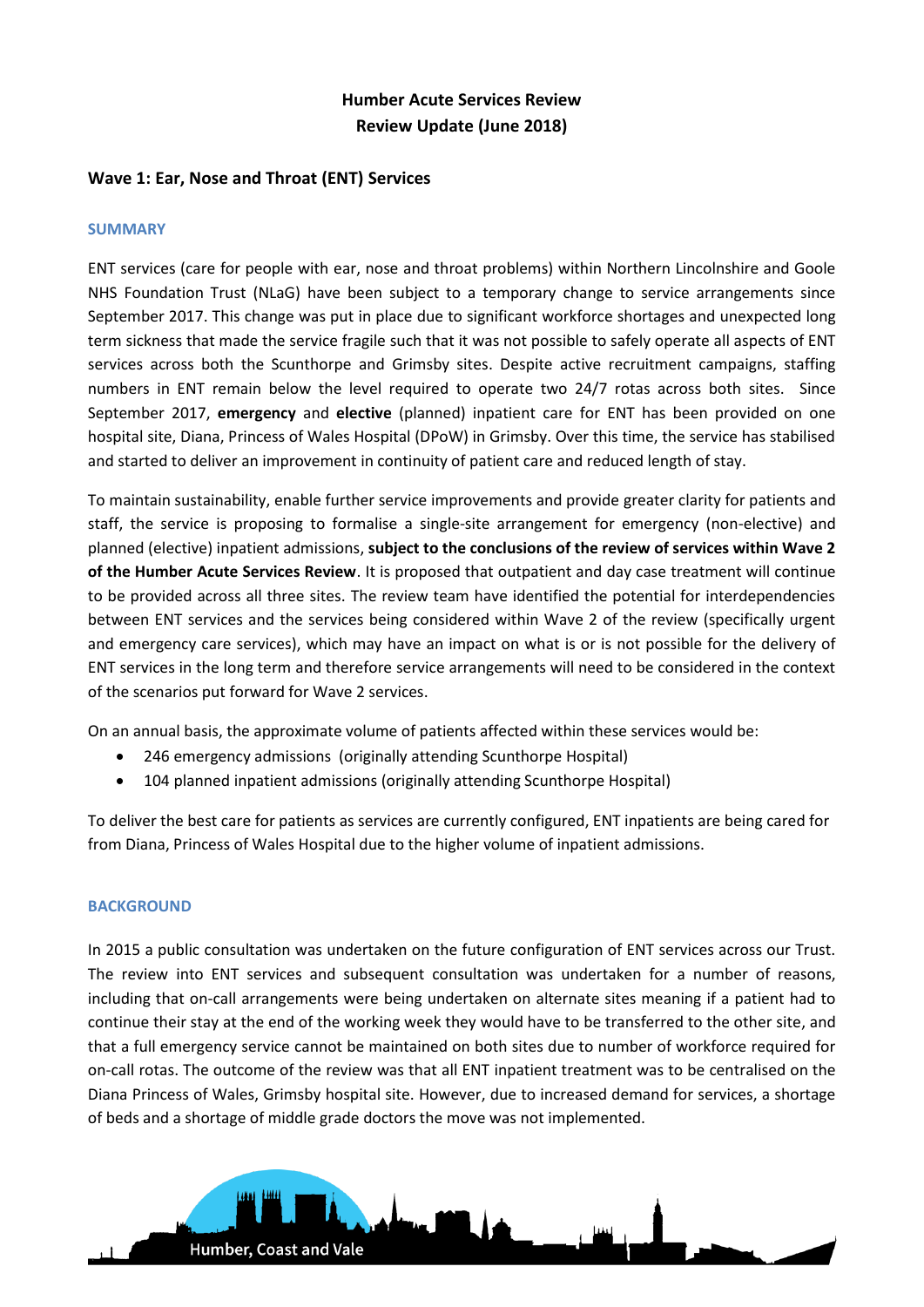The Northern Lincolnshire and Goole NHS Foundation Trust (NLaG) Board took the decision in July 2017 to consolidate ENT inpatient services in order to ensure it could continue to offer safe and effective care to patients. This resulted in a temporary move of all emergency and elective inpatient services (for patients who require admitting) onto one hospital site, Diana, Princess of Wales Hospital as opposed to an alternating on-call site model for which patients were still required to travel to the site on-call. Day case procedures continued to be provided across both main sites and outpatients across all hospital sites.

This decision was taken because workforce shortages meant it was not possible to continue to deliver a safe inpatient service across both sites. To deliver care safely and effectively on a 24/7 basis the Trust needs five consultants. The service has seen a significant turnover in consultants and has been reliant on locums. In July 2017, there were two consultants running the service. Each consultant works during the day and on call during evenings and weekends, which became increasingly difficult to sustain for both the staff involved and patients when staff numbers reduced to two.

Since the revised service arrangements were put in place, the service has stabilised and has been able to successfully recruit some additional consultant capacity including support from Hull & East Yorkshire NHS Trust but still not at the level required to safely provide 24/7 cover across two sites. The service has started to deliver an improvement in continuity of patient care and reduced length of stay for patients. Clinicians and service managers are working together to ensure they can continue to provide a high quality, safe and sustainable service for local patients.

Northern Lincolnshire and Goole NHS Foundation Trust and its partners – Hull and East Yorkshire Hospitals NHS Trust and the four Humber Clinical Commissioning Groups – are working together to undertake a systematic review of acute hospital services across all five hospital sites in the Humber area. Further details about the scope and process for the review can be found on the website: [www.humbercoastandvale.org.uk/humberacutereview.](http://www.humbercoastandvale.org.uk/humberacutereview)

This briefing note provides an update on the clinical review of ENT services, which are within the first wave of services being considered through the Humber Acute Services Review. It sets out the current position of ENT services within NLaG and makes recommendations for further stabilising the service in the context of the review of services within Wave 2.

## **CURRENT SERVICE CONFIGURATION**

NLaG currently provides ENT care across four hospital sites; Grimsby, Scunthorpe, Goole and Louth Hospitals and an outreach outpatient service to Marisco Practice in Mablethorpe with all inpatient services consolidated on the DPoW site since September 2017.

ENT provides cancer care through a multi-disciplinary team (MDT). Complex cancer patients receive care in Hull and East Yorkshire Hospitals as the Tertiary Centre.

Table 1 outlines the current service provision by site; *Table 1:*

|                       | <b>DPOW</b> | <b>SGH</b> | <b>GDH</b> | <b>LOUTH</b> | <b>MARISCO</b> | <b>HEY</b> |
|-----------------------|-------------|------------|------------|--------------|----------------|------------|
| Inpatient emergencies |             |            |            |              |                |            |
| Inpatient elective    |             |            |            |              |                |            |
| Day case procedures   |             |            |            |              |                |            |
| Outpatients           |             |            |            |              |                |            |
| On call               |             |            |            |              |                |            |
| <b>MDT</b>            |             |            |            |              |                |            |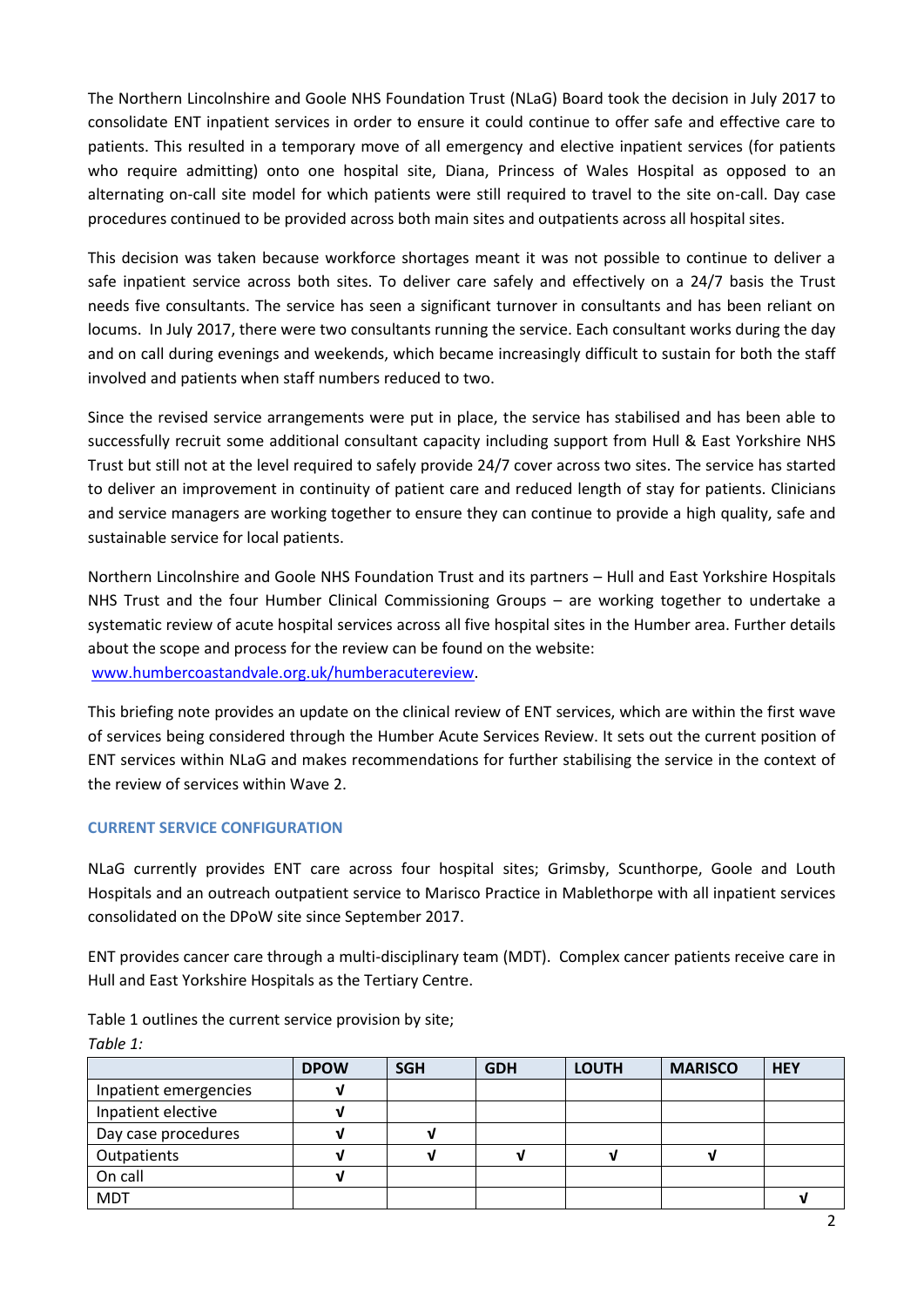#### **WORKFORCE**

Current workforce establishment showing budgeted and actual in post is detailed in table 2 as at May 2018:

*Table 2:*

|                  | <b>DPOW (Budgeted)</b> | DPOW (In post) | <b>SGH (Budgeted)</b> | SGH (In post) |
|------------------|------------------------|----------------|-----------------------|---------------|
| Consultant wte   |                        |                |                       |               |
| Middle Grade wte |                        |                |                       |               |
| Trust Grade wte  |                        |                |                       |               |

Staffing; preventative measures and what has been achieved since;

- The service was placed in a fragile position due to long term sickness which resulted in retirement for 2 wte consultants and a Thyroid specialist leaving the Trust – 3wte out of a team of 5 wte.
- Recruitment was not able to take place until those Consultants had given a leaving date, resulting in reliance on locums for more than 50% of the consultant team.
- A joint NHS locum position (with HEY) was recruited to in October 2017
- Consultant of the week model has been developed to improve the job plan and ensure the post is attractive
- Middle Grade has strengthened at DPoW with 3 substantive doctors and a further 2 appointed awaiting start dates.
- Middle Grade doctor team has expanded to 7 wte from 5 wte to support a pooled middle grade tier. Ensuring consistent service provision across all sites and greater flexibility to increase capacity. This also supports an improved on call and retention for current middle grade doctors.

## **PATIENT EXPERIENCE**

Following the transfer of all inpatient admissions to the DPoW site, the service has seen a slight reduction in length of stay (LOS) for emergency admissions with patients receiving continuity of care through a consultant of the week model. Compared to similar hospitals, the national peer length of stay for emergency admissions in ENT is 2.3 days, which the service is working towards achieving. The elective admissions length of stay for national peers is 1.6 days, which the service is currently outperforming with an average LOS of 0.8 days.





Graph 1 shows a comparison in LOS from the previous year for both emergency and elective admissions. *Graph 1:*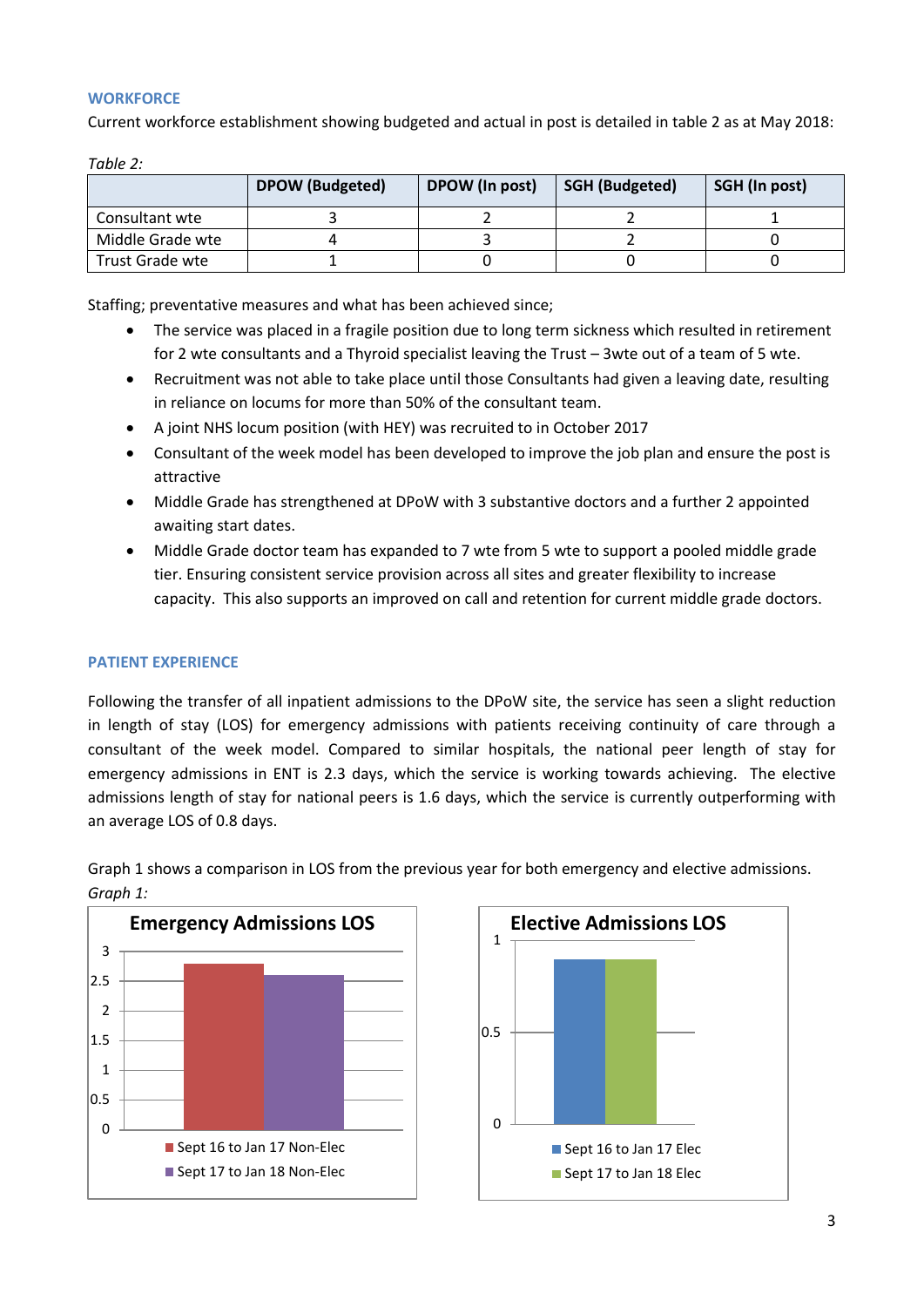#### **ENT DEMAND LEVELS AND CAPACITY PLANNING**

The ENT demand levels for the period 2016/17 and 2017/18 are shown in table 3 by hospital site. This shows the shift of inpatient activity from the SGH site to the DPoW as from September 2017. Appendix A shows the inpatient volumes by CCG.

| , , , , , , , , ,             |         |         |            |         |            |         |  |
|-------------------------------|---------|---------|------------|---------|------------|---------|--|
| <b>Demand &amp; Activity</b>  | DPoW*   |         | <b>SGH</b> |         | <b>GDH</b> |         |  |
|                               | 2016/17 | 2017/18 | 2016/17    | 2017/18 | 2016/17    | 2017/18 |  |
| Referrals                     | 5121    | 5024    | 4157       | 3868    | 652        | 469     |  |
| Outpatients (all attendances) | 11805   | 11582   | 8134       | 6852    | 1050       | 576     |  |
| Day case activity             | 482     | 535     | 391        | 395     |            |         |  |
| In-Patient Elective           | 238     | 260     | 104        | $62**$  |            |         |  |
| In-Patient Emergency          | 313     | 521     | 246        | $108**$ |            |         |  |

*Table 3:*

*\*includes Louth activity \*\*service transferred to DPoW in September 2017*

The demand and capacity has been modelled through the NHS IST tool confirming a shortfall in capacity against demand. Plans have been identified to address the total capacity shortfall including a number of efficiencies to increase productivity, assessing existing pathways and referrals into secondary care to make best use of resources and revising job plans over a 12 month timescale. This will be further addressed when vacancies are appointed to within the service.

#### **ENT Demographic Needs Assessment**

Graph 2.0 below shows the last 12 months demand for ENT outpatient referrals by commissioner providing an indication of local population need:



*Graph 2.0:*

Graph 3.0 shows the demand by CCG for ENT inpatient elective and emergency admissions with the greatest demand of admissions from the NEL population at 46%.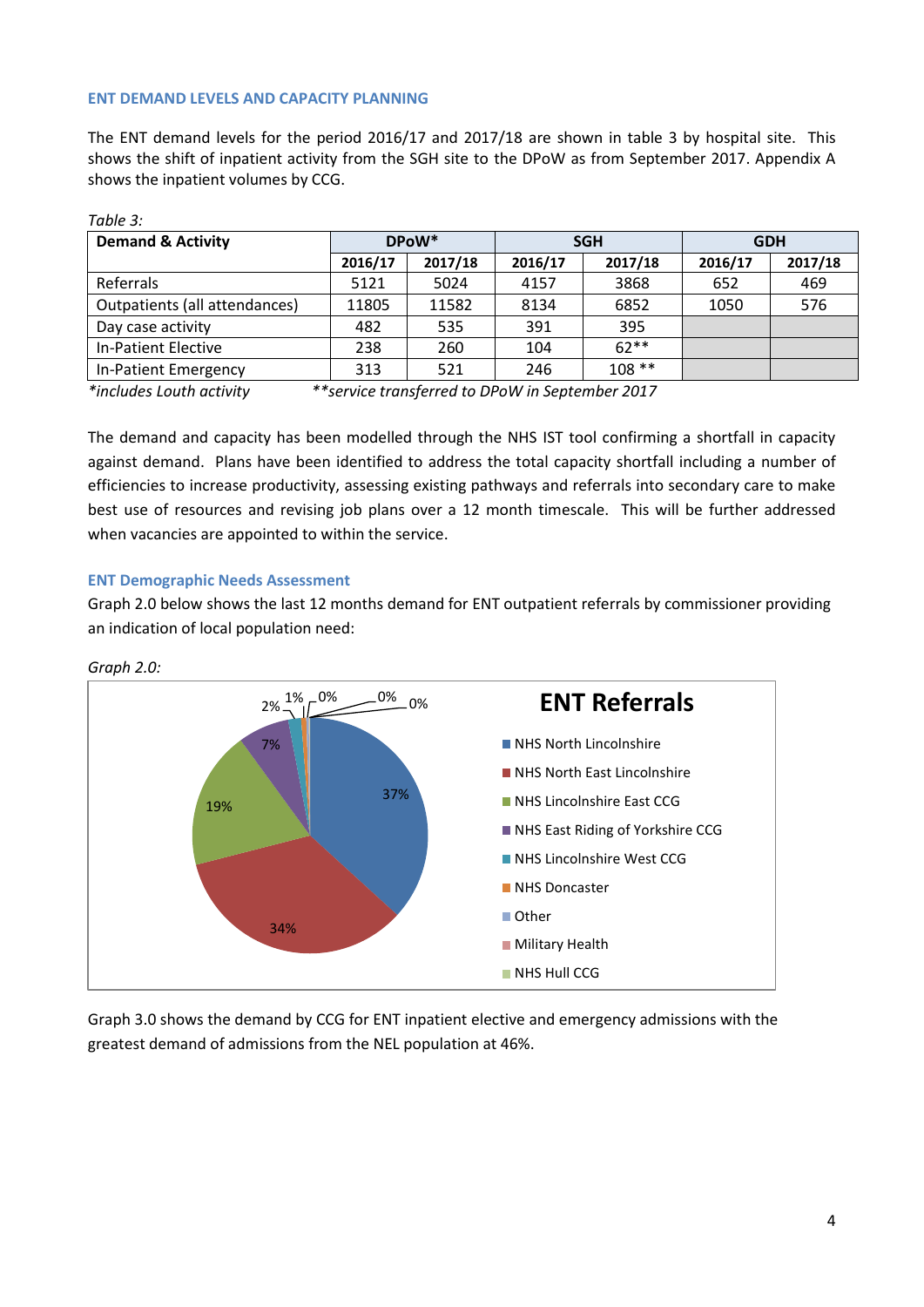## *Graph 3.0*



## **PLANNING FOR THE FUTURE**

## **Continued Challenges**

ENT services within Northern Lincolnshire and Goole and across the wider Humber area continue to face a number of significant challenges. These include:

- Difficulty recruiting to clinical posts in ENT is a national issue. NLaG has seen additional challenges with the unattractive rotas spilt across two sites, the geographic location and distance between the sites. Despite active recruitment campaigns, vacancies continue to exist across all grades of clinicians within NLaG.
- Recruitment and retention within a small workforce continues to be a challenge, particularly when seeking to provide 24/7 cover across 4 hospital sites whilst maintaining high levels of patient flow.
- Junior staff training is challenged due to the work pressures in relation to on-call commitments and existing vacancies.

## **Service Developments**

Given the challenges above, all partners are working together to identify the most sustainable and effective delivery model for ENT services for the short, medium and longer term. Clinicians and service managers within NLaG, together with partners from across the Humber Acute Service Review, are working in collaboration for ENT services to discuss key challenges and opportunities. These include the opportunities for recruiting into joint appointments working across both Trusts.

A Transformation Board (which includes clinical leads, CCG representation, nursing leads, managerial leads and a patient rep) has continued to meet on a 6 weekly basis to review the service arrangements within NLaG for ENT. The group has considered four potential configuration scenarios for delivery of ENT services using the principles and decision-making criteria set out in the Humber Acute Services Review programme plan:

1. Providing **inpatient** and day case care on both main sites (Grimsby and Scunthorpe), *alternating oncall site.* Provinding outpatient services across all sites. (Provision prior to temporary change in September 2017)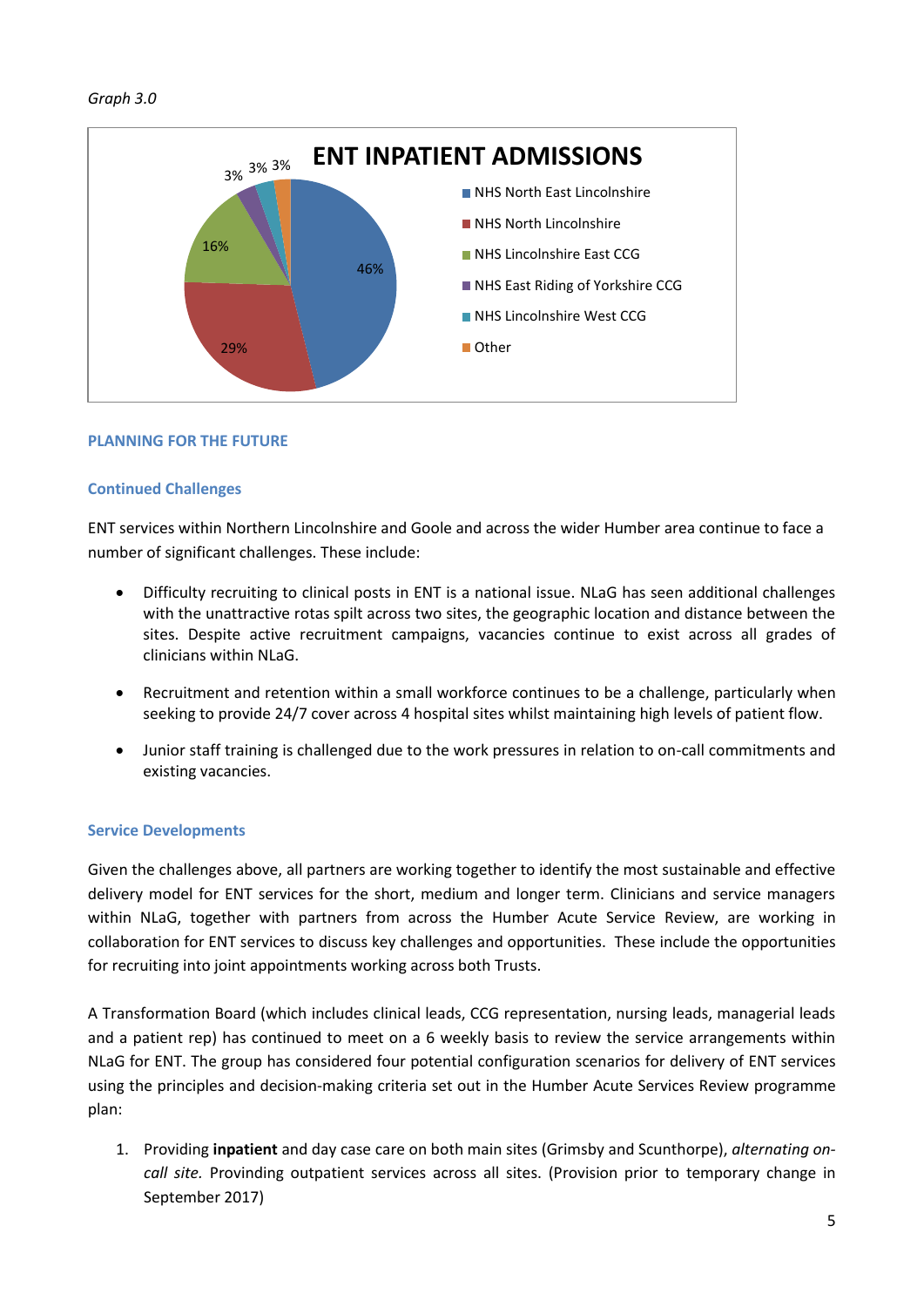- 2. Providing all **inpatient** provision on one site (emergency and elective), providing day case treatment on both main sites and outpatient care across a maximum of 4 sites (cease outreach in Mablethorpe). (Proposed arrangement for the current time, subject to the conclusions of the review of services in Wave 2 of the Humber Acute Services Review)
- 3. Providing all inpatient provision and day case surgery on one site outpatients provided through hub and spoke model (maximum 4 sites)
- 4. Configuration to provide all ENT services on one site

All scenarios have been assessed against criteria for clinical outcomes, clinical interdependency, patient experience, workforce, performance, physical resources and cost effectiveness. The current workforce position of the Trust continues to mean that scenario one is not deliverable. Clinically the service support scenario two.

Working in collaboration through the Humber Acute Services Review, the ENT team are progressing with developments in following areas:

- Remodelling the middle grade on-call rota to provide sustainability, recruit into vacancies and retain existing staff.
- Introduce hot clinics on the non-emergency site to further reduce transfers supported by the existing A&E pathways and diagnostics. These clinics are intended to prevent hospital admissions by providing proactive treatment and/or advice to patients who are at risk of needing emergency admission to hospital.
- Focus on further reductions in length of stay supported by continuity of care
- Development of out of hospital pathways to support community provision thereby reducing demand on hospital-based services.

## **COMMUNICATIONS, ENGAGEMENT AND NEXT STEPS**

## **Proposed Next Steps**

ENT services within NLaG are now in a more stable position following the introduction of revised service arrangements in September 2017. Over the past nine months the service has also started to deliver an improvement in continuity of patient care and reduced length of stay. Clinicians involved in the review of services have identified potential interdependencies between ENT services and the services that are included in Wave 2 of the Humber Acute Services Review (specifically, A&E front door, assessment and diagnostic services and the specialties that support urgent and emergency care). It is the view of the Steering Group that further work in relation to the future configuration and operating model for ENT services should be considered within the context of the recommended approach to urgent and emergency care that arises from Wave 2 of the review.

In order to maintain sustainability, enable further service improvements and provide greater clarity for patients and staff, the service is proposing to put in place a single-site arrangement for emergency (nonelective) and planned (elective) inpatient admissions, **subject to the conclusions of the review of services within Wave 2 of the Humber Acute Services Review**. Under this scenario, day case treatment (including surgery) would continue to be provided across both main sites and outpatients including clinical outpatient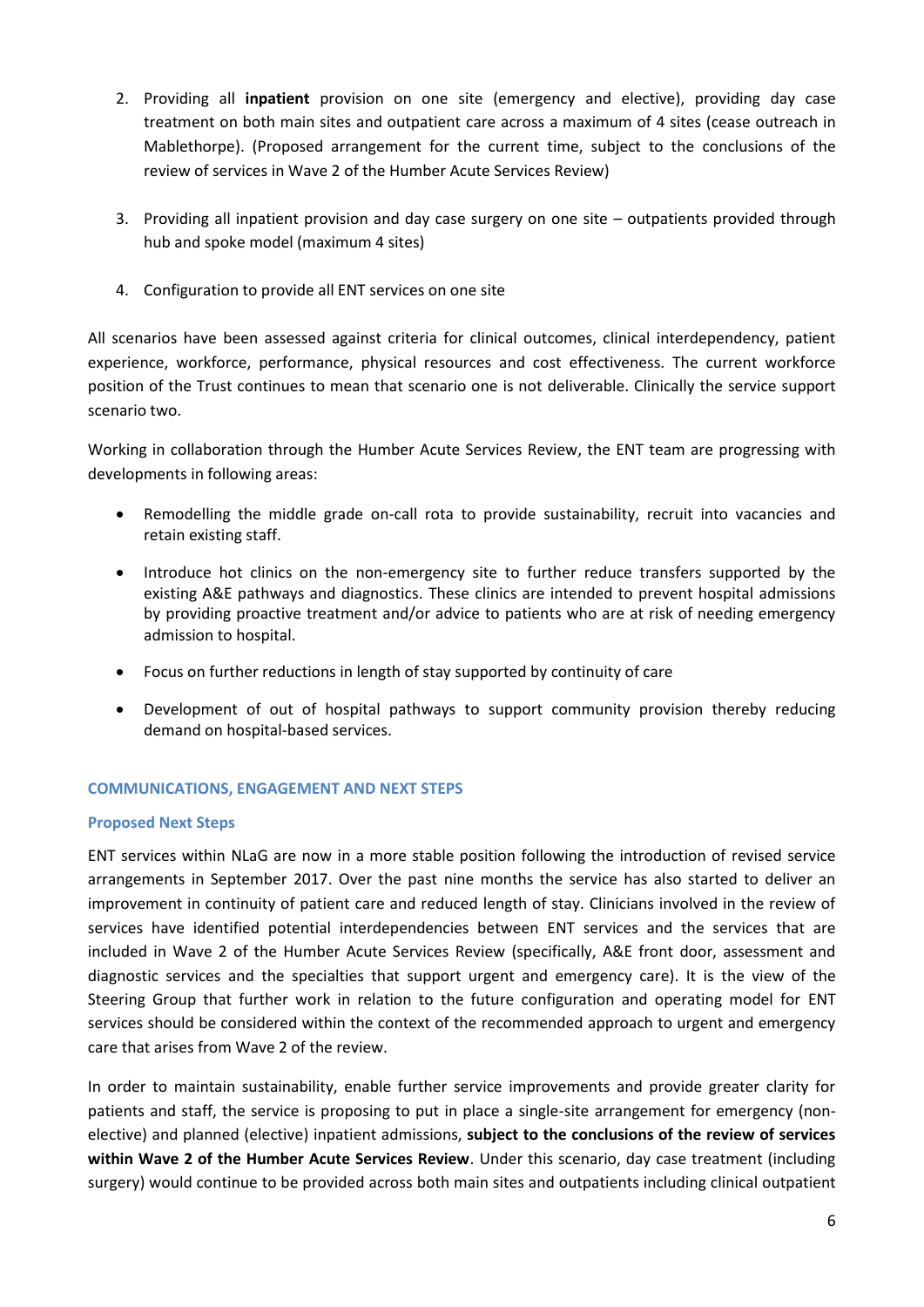procedures across all sites. This is the preferred option of the clinicians who are running the service at the current time.

Given the continued workforce challenges and the consultant recently attracted taking up the post mainly as a result of the one site rota, it is not considered possible to return to a two-site model for inpatient care.

On an annual basis, the approximate volume of patients affected within these services would be:

- 246 emergency admissions (originally attending Scunthorpe Hospital)
- 104 planned inpatient admissions (originally attending Scunthorpe Hospital)

## **Communications and Engagement Approach**

The partners will continue to engage with those patients affected by the changes to service arrangements through patient surveys and focus groups and through the continuation of patient representation on the urology transformation board or equivalent group established through this process.

The table below sets out a summary of activity to date and outlines broad principles for engagement and monitoring of service-user feedback going forward.

|                                                                                                     | Joint communications brief to public on transfer of patients from |  |  |
|-----------------------------------------------------------------------------------------------------|-------------------------------------------------------------------|--|--|
|                                                                                                     | Scunthorpe, September 2017                                        |  |  |
| Temporary Service Change:                                                                           | https://www.nlg.nhs.uk/about/trust/service-reconfiguration/       |  |  |
| Communications with patients,                                                                       | NLAG Trust Board Minutes July 2017                                |  |  |
| staff Public                                                                                        | https://www.nlg.nhs.uk/content/uploads/2017/05/NLG-17-Service-    |  |  |
|                                                                                                     | Moves-Jul17-PUBLIC.pdf                                            |  |  |
|                                                                                                     | <b>Patient communications</b>                                     |  |  |
| Monitoring of temporary changes                                                                     | Monitor Friends and Family test                                   |  |  |
|                                                                                                     | <b>Monitor Complaints &amp; PALs</b>                              |  |  |
|                                                                                                     | Ward-based surveys                                                |  |  |
|                                                                                                     | Continued discussions with Overview and Scrutiny                  |  |  |
|                                                                                                     | Patient representatives on transformation group                   |  |  |
|                                                                                                     | Ward-based surveys                                                |  |  |
|                                                                                                     | Continued monitoring of patient experience data                   |  |  |
|                                                                                                     | Liaison with local Healthwatch                                    |  |  |
| Communication, engagement<br>and involvement in developing<br>future scenarios (up to June<br>2018) | <b>Patient communications</b>                                     |  |  |
|                                                                                                     | <b>Staff briefings</b>                                            |  |  |
|                                                                                                     | Engagement sessions (including NE Lincs CCG annual members        |  |  |
|                                                                                                     | event, NLaG members meetings)                                     |  |  |
|                                                                                                     | <b>Issues Paper and survey</b>                                    |  |  |
|                                                                                                     | http://humbercoastandvale.org.uk/wp-                              |  |  |
|                                                                                                     | content/uploads/2018/03/Issues-document final webversion1.pdf     |  |  |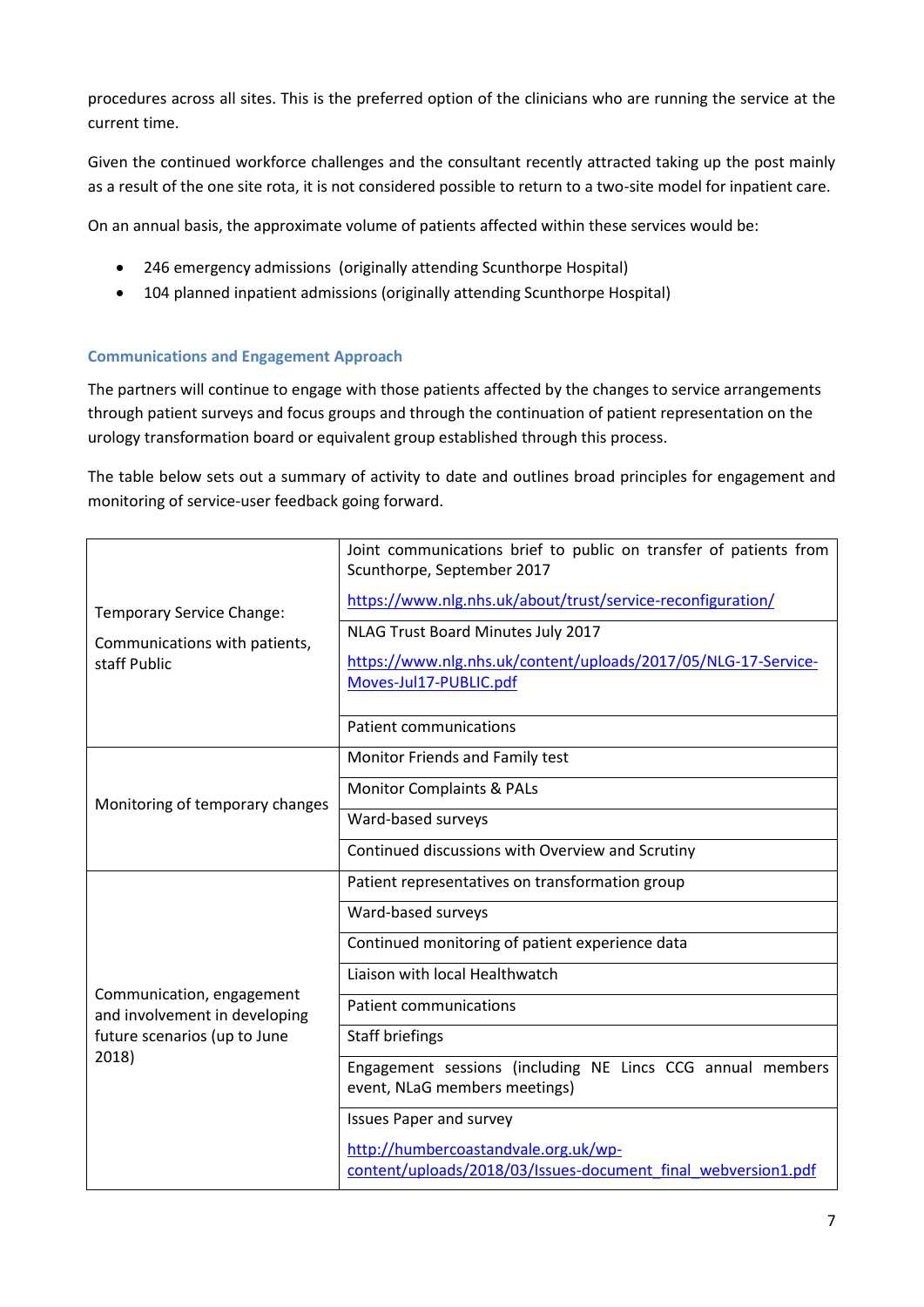|                                                                    | https://www.surveymonkey.co.uk/r/HASR issues                                                                                                      |
|--------------------------------------------------------------------|---------------------------------------------------------------------------------------------------------------------------------------------------|
|                                                                    | Discussions with Overview and Scrutiny:                                                                                                           |
|                                                                    | http://webarchive.northlincs.gov.uk/councilanddemocracy/scrutiny/<br>health-scrutiny-panel/minutes/health-scurtiny-panel-26-march-<br>$2018 - 2/$ |
|                                                                    | http://www2.eastriding.gov.uk/EasysiteWeb/getresource.axd?AssetI<br>D=687334&type=full&servicetype=Attachment                                     |
|                                                                    | https://www.nelincs.gov.uk/wp-content/uploads/2018/01/Draft-<br>Health-Scrutiny-Minutes-11th-April-2018-PR.pdf                                    |
|                                                                    | Patient representatives on review groups                                                                                                          |
| Next steps:                                                        | Targeted focus group sessions (August to September 2018)                                                                                          |
| Communication, engagement                                          | Citizen's Panel (launching July 2018)                                                                                                             |
| and involvement in developing<br>future scenarios (as part of Wave | Stakeholder involvement sessions (October/November 2018)                                                                                          |
| 2 engagement plan)                                                 | Telephone and web-based survey                                                                                                                    |
|                                                                    | Continued discussions with Overview and Scrutiny                                                                                                  |

The next phases of patient and public engagement will be incorporated into the wider engagement that will support the planning for services within Wave 2 of the Humber Acute Services Review. Further detail on the communications and engagement are available here:

[http://humbercoastandvale.org.uk/wp-content/uploads/2018/02/Humber-Acute-Services-Review\\_comms](http://humbercoastandvale.org.uk/wp-content/uploads/2018/02/Humber-Acute-Services-Review_comms-and-engagement-plan_final.pdf)[and-engagement-plan\\_final.pdf](http://humbercoastandvale.org.uk/wp-content/uploads/2018/02/Humber-Acute-Services-Review_comms-and-engagement-plan_final.pdf)

## **Wave 2**

Work has now begun with clinicians, service-managers, commissioners and community representatives on reviewing services within Wave 2 of the Humber Acute Services Review. These service areas are:

- urgent and emergency care (including Accident and Emergency; critical care; respiratory medicine; acute surgery and acute medicine)
- maternity and paediatrics
- cardiac
- neurology
- immunology

The partners undertaking the review have agreed a communications and engagement plan for Wave 2 that will provide opportunities for patients, the public, staff and other key stakeholder groups will be able to have their say as plans develop. A citizen's panel will be launched in July 2018 and workshops to engage patients and the public in the development of options are planned for October and November. Further details of the plan can be provided on request.